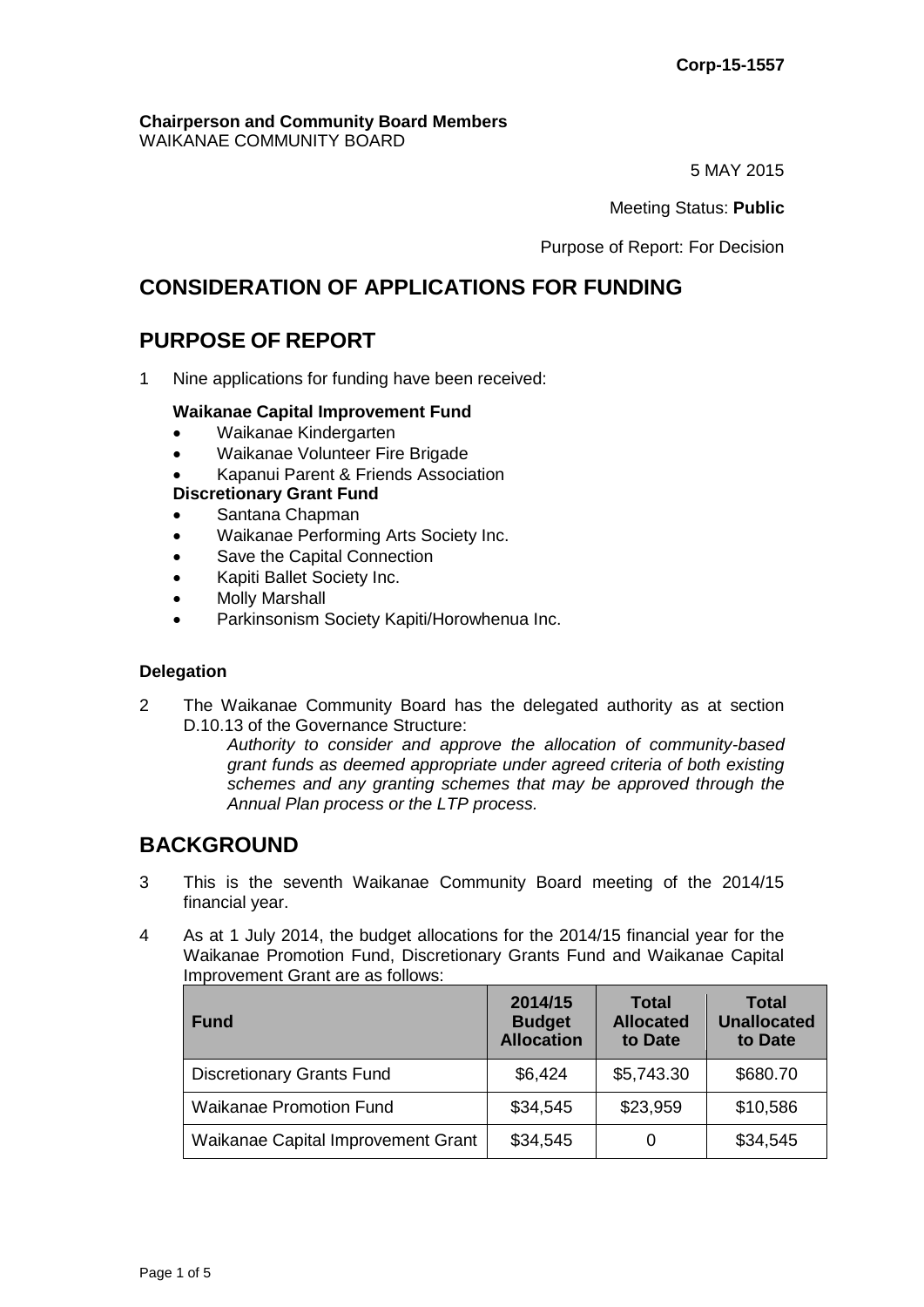5 An amount of approximately \$1.216 million is held in the Waikanae Capital Improvement Fund. The following table shows how that fund has been allocated:

| <b>Amount</b>     | <b>Purpose of Grant</b>                                     |  |  |
|-------------------|-------------------------------------------------------------|--|--|
| \$872,000         | Held in reserve                                             |  |  |
| \$250,000         | Pledged to the Mahara Gallery Trust                         |  |  |
| \$34,000 (approx) | Allocated to the 2014/15 Waikanae Capital Improvement Grant |  |  |
| \$60,000 (approx) | Increase in fund from previous year                         |  |  |
| <b>TOTAL</b>      | \$1,216,000                                                 |  |  |

# **CONSIDERATIONS**

# **Issues**

- 6 Grants are allocated in accordance with the specified criteria (attached).
- 7 All applicants have been advised of the criteria and meeting date by phone or email.

*Applications to the Waikanae Capital Improvement Fund*

# Waikanae Kindergarten<br>8 Pettina Meads on

8 Pettina Meads on behalf of the Waikanae Kindergarten has applied for a grant of up to \$2,430 (plus GST) to fund cavity wall insulation to create more warmth in the building and decrease excessive noise levels.

## Waikanae Volunteer Fire Brigade

9 Guy Simpson on behalf of the Waikanae Volunteer Fire Brigade has applied for a grant of up to \$17,262. The Brigade has recently reviewed its equipment priority list and is seeking funding for fourteen items to support them and therefore the Waikanae Community.

Kapanui Parent & Friends Association

10 Kirsty Green no behalf of the Kapanui Parent & Friends has applied for a grant of \$20,000 (plus GST) to help toward installing a multi-surface turf on part of their field.

*Application to the Discretionary Grants*

Santana Chapman

11 Santana Chapman has applied for a discretionary grant of \$2,000 to help with costs associated with attending the 8th Asia Deaf Pacific Games in Taoyuan City, Taiwan from 3 to 11 October 2015.

Waikanae Performing Arts Society Inc.

12 The Waikanae Performing Arts Society has applied for a discretionary grant of \$500 to help send a team of dancers to Auckland to compete in the national British Theatre Dance Association (BDTA) competition on 5-7 June.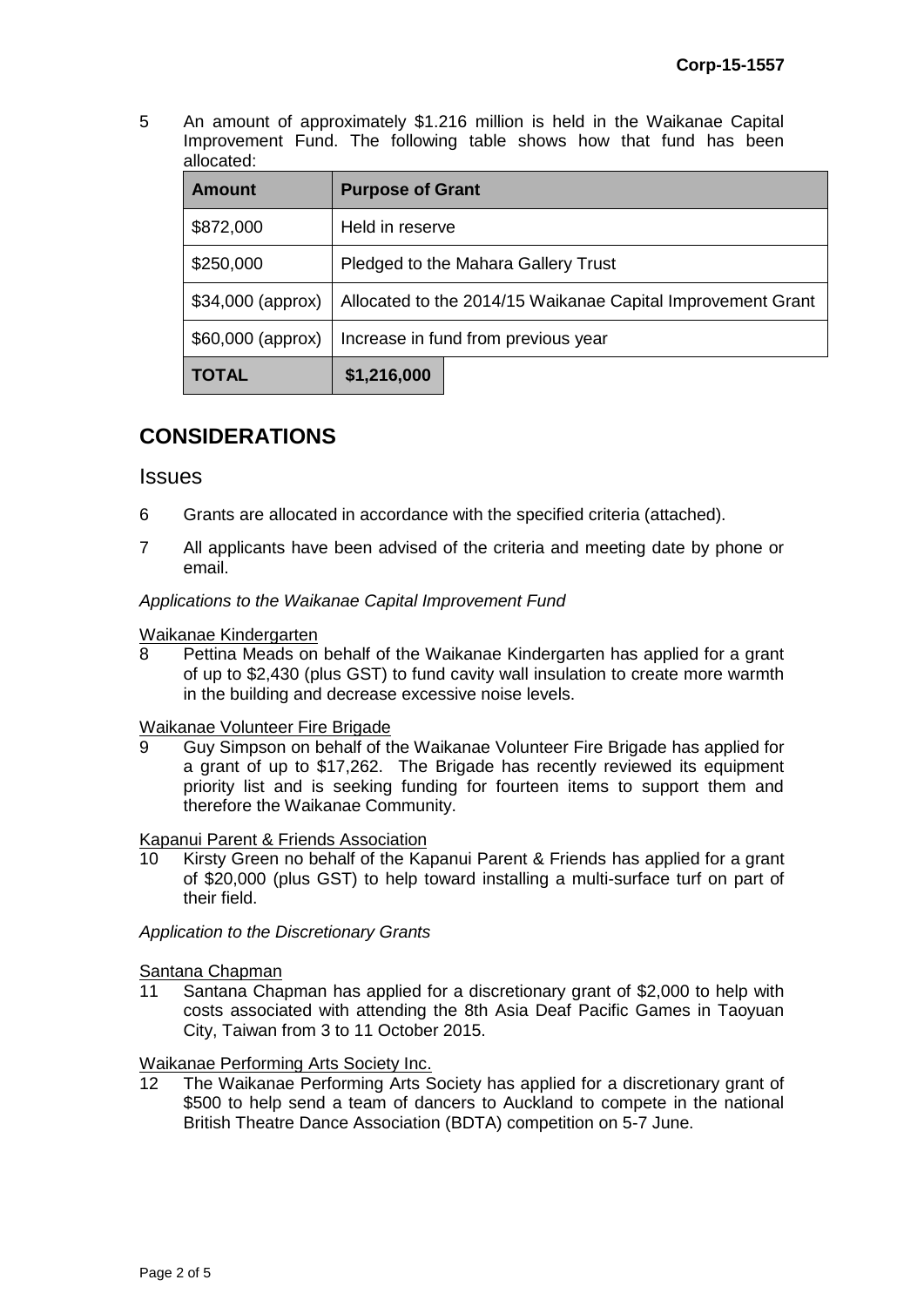#### **Save the Capital Connection**

13 Martin Burton on behalf of the 'Save the Capital Connection' Committee has applied for a grant of \$500 to help with purchasing a reprint of postcards to send to Hon S Bridges asking to save their Capital Connection (the Ōtaki Community Board funded the first print of postcards).

#### Kapiti Ballet Society Inc.

14 Valerie Andrews on behalf of the Kapiti Ballet Society has applied for a grant of \$500 to help with costs to hold their  $29<sup>th</sup>$  Dance Festival Competition 'Dance Kapiti' at Southwards Museum, over a 4-day period 11-14 July 2015.

Molly Marshall

15 Molly Marshall has applied for a grant of \$500 to help with costs to travel to New York to gift a painting to Helen Clark at the United Nations.

*The applications above can be considered under the criteria 'community, cultural or sports purposes, including travel both within New Zealand and overseas'.*

#### Parkinsonism Society Kapiti/Horowhenua Inc

16 Mandy Evans on behalf of the Parkinsonism Society Kapiti/Horowhenua has applied for a grant of \$500 (plus GST) to help with rent of their office in Waikanae to enable a stable base for their service.

*The application above can be considered under the criteria 'hall rental for worthy causes'.*

# Financial Considerations

17 Should all grants for consideration in this report be approved in the budgets (maximum \$500 with discretionary grants) for the remainder of the 2014/15 financial year will be as follows:

| <b>Fund</b>                      | 2014/15<br><b>Budget</b><br><b>Allocation</b> | <b>Total</b><br><b>Allocated</b><br>to Date | <b>Total</b><br><b>Unallocated</b><br>to Date |
|----------------------------------|-----------------------------------------------|---------------------------------------------|-----------------------------------------------|
| <b>Discretionary Grants Fund</b> | \$6,424                                       | \$3,000                                     | $-$2,319.30$                                  |
| <b>Waikanae Promotion Fund</b>   | \$34,545                                      | \$23,959                                    | \$10,586                                      |
| Capital Improvement Fund         | \$34,545                                      | \$39,692                                    | $-$5,147$                                     |

## *Historical Grants*

18 Attached to this report as appendices are tables showing all grants made in the 2014/15, 2013/14 and 2012/13 financial years.

# **SIGNIFICANCE OF ENGAGEMENT**

19 This matter has a low level of significance under the Council Policy.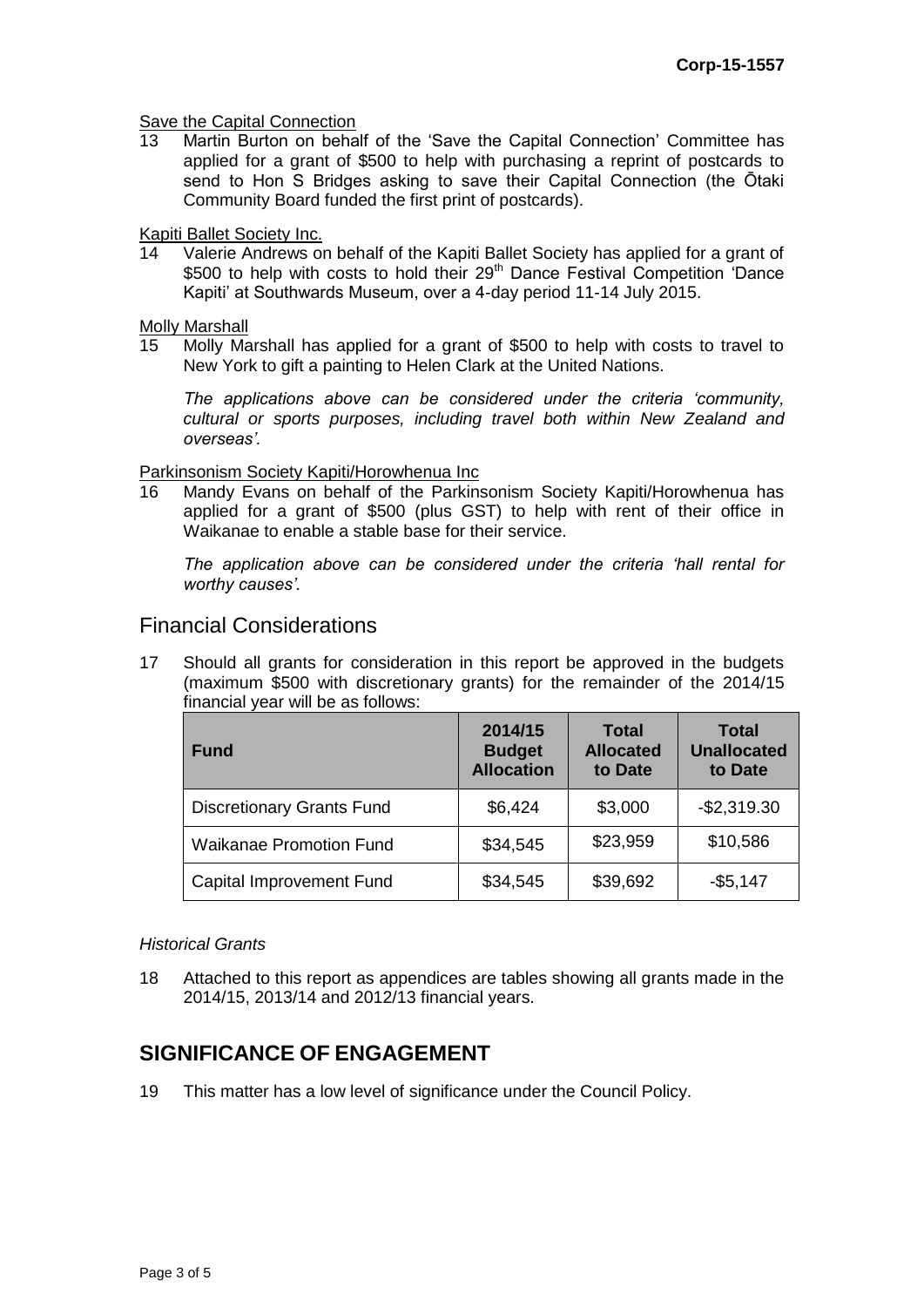# **RECOMMENDATIONS**

- 20 The Waikanae Community Board grants the Waikanae Kindergarten a grant of \$............... (plus GST) to fund cavity wall insulation to create more warmth in the building and decrease excessive noise levels.
- 21 The Waikanae Community Board grants the Waikanae Volunteer Fire Brigade a grant of \$................ to purchase equipment as listed in their application as part of their 2014 Campaign.
- 22 The Waikanae Community Board grants the Kapanui Parent & Friends a grant of \$................... (plus GST) to help toward installing a multi-surface turf on part of their field.
- 23 The Waikanae Community Board grants Santana Chapman a discretionary grant of \$............... to help with costs associated with attending the 8th Asia Deaf Pacific Games in Taoyuan City, Taiwan from 3 to 11 October 2015.
- 24 The Waikanae Community Board grants the Waikanae Performing Arts Society a discretionary grant of \$................ to help send a team of dancers to Auckland to compete in the national British Theatre Dance Association (BDTA) competition on 5-7 June.
- 25 The Waikanae Community Board grants Save the Capital Connection' Committee a grant of \$............. to help with purchasing a reprint of postcards to send to Hon S Bridges asking to save their Capital Connection.
- 26 The Waikanae Community Board grants the Kapiti Ballet Society a grant of \$.............. to help with costs to hold their 29<sup>th</sup> Dance Festival Competition 'Dance Kapiti' at Southwards Museum, over a 4-day period 11-14 July 2015.
- 27 The Waikanae Community Board grants Molly Marshall a grant of \$............ to help with costs to travel to New York to gift a painting to Helen Clark at the United Nations.
- 28 The Waikanae Community Board grants the Parkinsonism Society Kapiti/Horowhenua Inc. a grant of \$............ (plus GST) to help with rent of their office in Waikanae to enable a stable base for their service.

## **Report prepared by: Approved for submission by:**

**Jayne Nock Wayne Maxwell Executive Secretary Corporate Services Group Manager Corporate Services**

# **ATTACHMENTS:**

## **Criteria**

- Capital Improvement Fund
- Discretionary Grants Fund